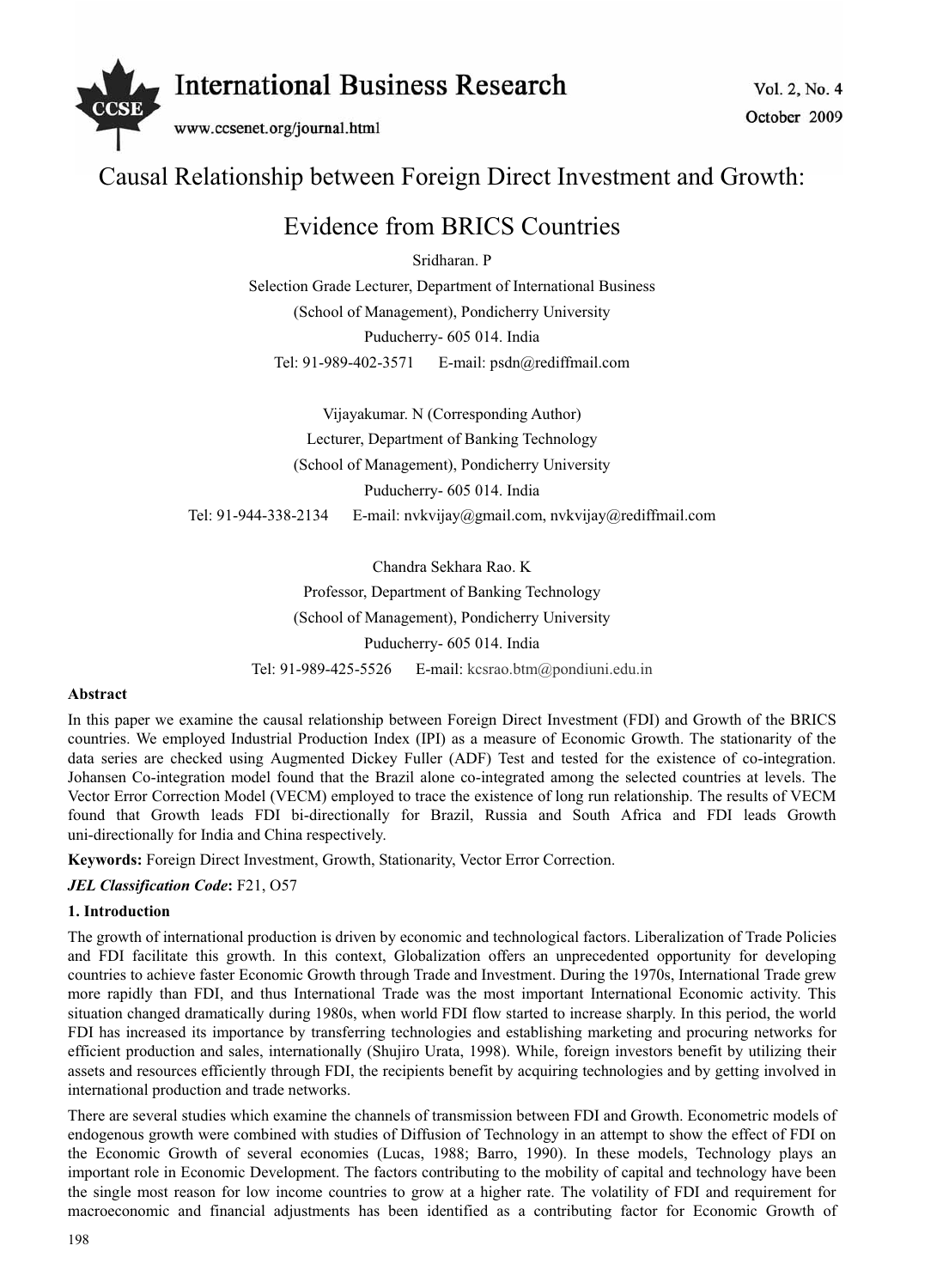developing nations. De Gregrio and Guidotti (1995) indicated that financial liberalization and stabilization must be undertaken in the host countries before any increases in FDI become feasible. FDI has been seen as an effective channel to transfer technology and foster growth in developing countries, within the framework of the neoclassical models (Solow, 1956).

This study is organized into five sections including the present one. The empirical relationships exist between FDI and Economic Growth is described in section 2. The data and their sources are given section 3. The methodological issues and the empirical result are discussed in section 4. Summary and concluding remarks are given in section 5.

## **2. Relationship between FDI and Economic Growth**

The notion of 'Investment led Economic Development' has put forward the idea that the outward and inward FDI position of a country is related to its Economic Development relative to the rest of the world. It suggests that the countries changes through five different stages of development. These stages are being classified according to the propensity of the countries to the outward and/or inward investors (Dunning and Narula, 1994). This propensity, in turn, depends on the extent and pattern of the ownership-specific advantages of domestic firms, its location advantages and the degree of utilization of the ownership-specific advantages by the domestic and foreign firms in the internationalization of markets.

The impact of FDI on growth rate of output was constrained by the existence of diminishing returns of physical capital. Therefore FDI could only exert an effect on the level of output per capita, but not on the growth rate. In other words, it was unable to alter the growth of output in the long run. In the context of the new theory of Economic Growth, FDI is considered as an engine of growth of mainstream economies. As noted by the World Bank (2002), several recent studies concluded that FDI can promote the Economic Development of the Host Country by promoting productivity growth and export. However, the exact relationship between Foreign Multinational Corporations and their host countries varies considerably between countries and among industries. The characteristics of the Host Country and the policy environment are important determinants of net benefit of FDI.

The role of FDI in the growth process has been a topic of discussion in several countries. These discussions have provided rich insights into the relationship between FDI and Growth. Although several studies on FDI and Growth in Developing Economies exist, however, few studies on this subject have been done on BRICS (Brazil, Russia, India, China and South Africa) countries. Moreover, most of the studies provide a descriptive discussion of FDI and Economic Growth. The available studies have employed cross section regression methodologies but recent time series studies do not support the FDI led Economic Growth hypotheses. A large body of literature explores the direct and indirect relationship between Foreign Direct Investment (FDI) and Growth, with substantial number of evidences that highlight the apparent relationship between Foreign Direct Investment and Trade. Recent empirical evidences are rather mixed. Some found no causality between FDI and Economic Growth (Jung and Marshall, 1985) others found unidirectional relationship. Chow (1995) reported bidirectional relationship between FDI and Economic Growth. The heterogeneity that observed in the previous study results may be due to adoption of different testing procedures, different lag structure specifications and the different filtering techniques used in the methodologies. Thus, the general objective of this study is to examine the causal relationship between FDI and Economic Growth in BRICS. Specifically, this study examines whether:

i) Economic Growth of a country drives the FDI inflow

- ii) FDI-leads the Economic Growth of a country
- iii) The two way causal link between them

The most interesting economic scenario suggests a two-way causal link between FDI and Host Country's Economic Growth. Countries with fast Economic Growth generate more demand for FDI and offer opportunities for making profits. On the other hand, inward FDI flows may enhance growth through positive direct and indirect effects on variables that affect growth. Thus, the study expects a bi-directional causality between FDI and Growth.

## **3. Data**

This study analyses the causal nexus between FDI inflows and the growth of selected countries Brazil, Russia, India, China and South Africa (BRICS). The growth of any economy can be substituted by Gross Domestic Product (GDP), Per-capita Income and Industrial Production Index (IPI). However, this study employs IPI as the measure of growth in the analysis using available quarterly data set from 1996 to 2007 for Brazil, 1994 to 2007 for Russia, 1992 to 2007 for India, 1999 to 2007 for China and 1990 to 2007 for South Africa. Similarly, FDI flows are also used in-terms of US\$ for above matching period for the selected countries. The quarterly data set is obtained from IMF International Financial Statistics Year Books.

## **4. Empirical Models and Results**

The methodology involves constructing an econometric estimation model to investigate the impact of FDI on the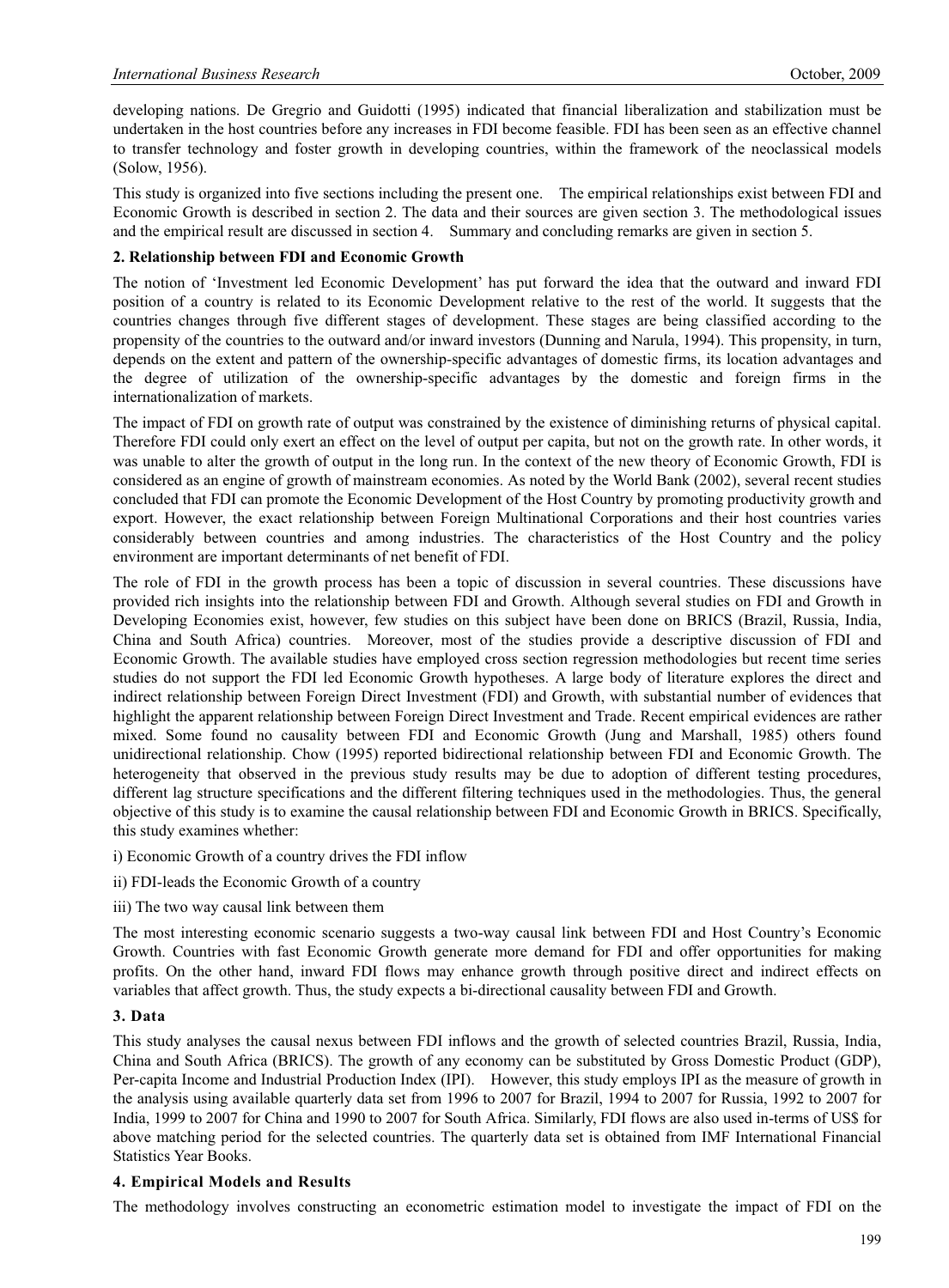growth of BRICS countries. In the first step of the estimation process, the study examines the stationarity properties of the data series. In stationarity time series, shocks will be temporary and over the time their effects will be eliminated as the series revert to their long run mean values. On the other hand, non-stationarity series will contain permanent components (Asteriou, 2006). In fact, most of the economic variables show a trend and therefore most cases are non stationery. These non stationary time series can easily lead the Ordinary Least Square (OLS) regression to incorrect or spurious conclusions. Thus, a key way to test for non- stationarity is to test for the existence of unit root. The present study employs the Augmented Dickey –Fuller (ADF) Test for unit roots. The ADF Test includes extra lagged terms of the dependent variables in order to eliminate autocorrelation. The lag length on these extract term is determined by the Akaike Information Criterion (AIC) and Schwartz Criterion (SC). The ADF Test is given in the following regression equation.

$$
\Delta Y_{t-1} = \alpha_0 + \gamma Y_{t-1} + \alpha_2 t + \sum_{i=1}^{\rho} \beta_i \Delta Y_{t-1} + \varepsilon_t
$$
 (1)

The ADF regression test for the existence of unit root of  $Y_t$ , is in the logarithm format for the variables FDI and IPI at time t. The variable  $\Delta Y_{t-1}$  expresses the first differences with p lags and the  $\varepsilon_t$  is the variable that adjusts the errors of autocorrelations. The coefficients and  $\alpha_i$  are being estimated. The null and the alternative hypothesis for the existence of unit root in variable  $Y_t$  is:

$$
H_0: \delta_2 = 0 \quad H_{\epsilon}: \delta_2 < 0
$$

The results of the ADF Test for the variables FDI and IPI for the alternative models of constant and constant with trend for their logarithmic levels and their differences are presented in the Table 1. The results for the selected countries indicate that the series is non- stationary when the variables are defined at levels with constant, except IPI series of China. Where, the FDI and IPI series of India and China for the constant and constant with trend is stationary at levels. While, the first differencing of series removes the non-stationary components in all cases (constant and constant with trend) and the null hypothesis of non- stationarity is clearly rejected at the 5% significance level and it confirms that the FDI and IPI are integrated in order one. Thus, the robustness of the result allows this study to treat the variables as I (1) to proceed with Co-integration analysis.

#### *4.1. Co-integration and Johansen Test*

The study confirms that the variables under examination are integrated in order one. However, the co-integration test is performed to determine the nature of the long run relationship. The testing of hypothesis is null for non co-integration against the alternative hypothesis, which mean the existence of co-integration. The pioneering work on co-integration analysis was done by Engle and Granger (1987). After this, the researchers like Stock and Watson (1988) and Johansen (1988) tried to extend the work. This study tests the presence of co-integrating relationship between FDI and IPI using the Johansen (1988) Maximum Likelihood Method within a Vector Auto Regressive (VAR) framework. This procedure has superior properties to other methods of testing co-integration (Gonzalo, (1994). A brief outline of the Johansen (1988) procedure is given below:

The notation  $Z_t$  denote a p  $\times$  1 vector of variables which are not integrated in order higher than one, then  $Z_t$  can be formulated as a VAR model of order k:

$$
Z_t = \prod_{1} Z_{t-1} + \prod_{2} Z_{t-2} + \Lambda + \prod_{k} Z_{t-k} + \text{deterministic components} + \varepsilon_{1t}
$$

Where  $\varepsilon_{1t}$  is independently and normally distributed and  $\prod_1$ ,  $\prod_2$ ,  $\Lambda$ ,  $\prod_{t,k}$  are coefficient matrices. The model can be reparameterized to yield a Vector Correction Model in the form of  $\Delta Z_t = \Gamma_1 \Delta Z_{t-1} + \Lambda + \Gamma_{k-1} \Delta Z_{t-(k-1)} + \Gamma Z_{t-1}$ deterministic components +  $\varepsilon_{2t}$ 

Where  $\varepsilon_{2t}$ , is independently and normally distributed and  $\Gamma_1$ ,  $\Gamma_2$ ,  $\Lambda$ ,  $\Gamma_{1-(k-1)}$  and  $\Gamma$  are coefficient matrices. Let  $r = \text{rank}$ ( $\Gamma$ ), then if  $0 \le r \le p$  the matrix  $\Gamma$  can be portioned into p x r matrices  $\alpha$  and  $\beta$  such that  $\prod = \Gamma \beta'$  and  $\beta'$  is I (0) (Johansen and Juselius, 1990). r is the number of co- integrating relationships and  $\beta$  in each column is the co- integrating vector. In this study we used Johansen (1995) Trace Tests to determine the number of co-integrating relationships between the variables in the bi-variate model.

The results of Co-integration Test based on Johansen's approach are presented in table 2. The results of the Trace Test rejects the null hypothesis at 0.95 critical value level for the selected countries under our study, expect for Brazil, where no co-integration exist and fails to reject the hypothesis at the stationarity level on linear combination.

#### *4.2. Error Correction Model*

The study confirms that the variables under examination are co-integrated and estimate the VAR model, in which the study includes Vector Error Correction Model. The Error Correction Model detects the Long run co-integration relationship in the following form: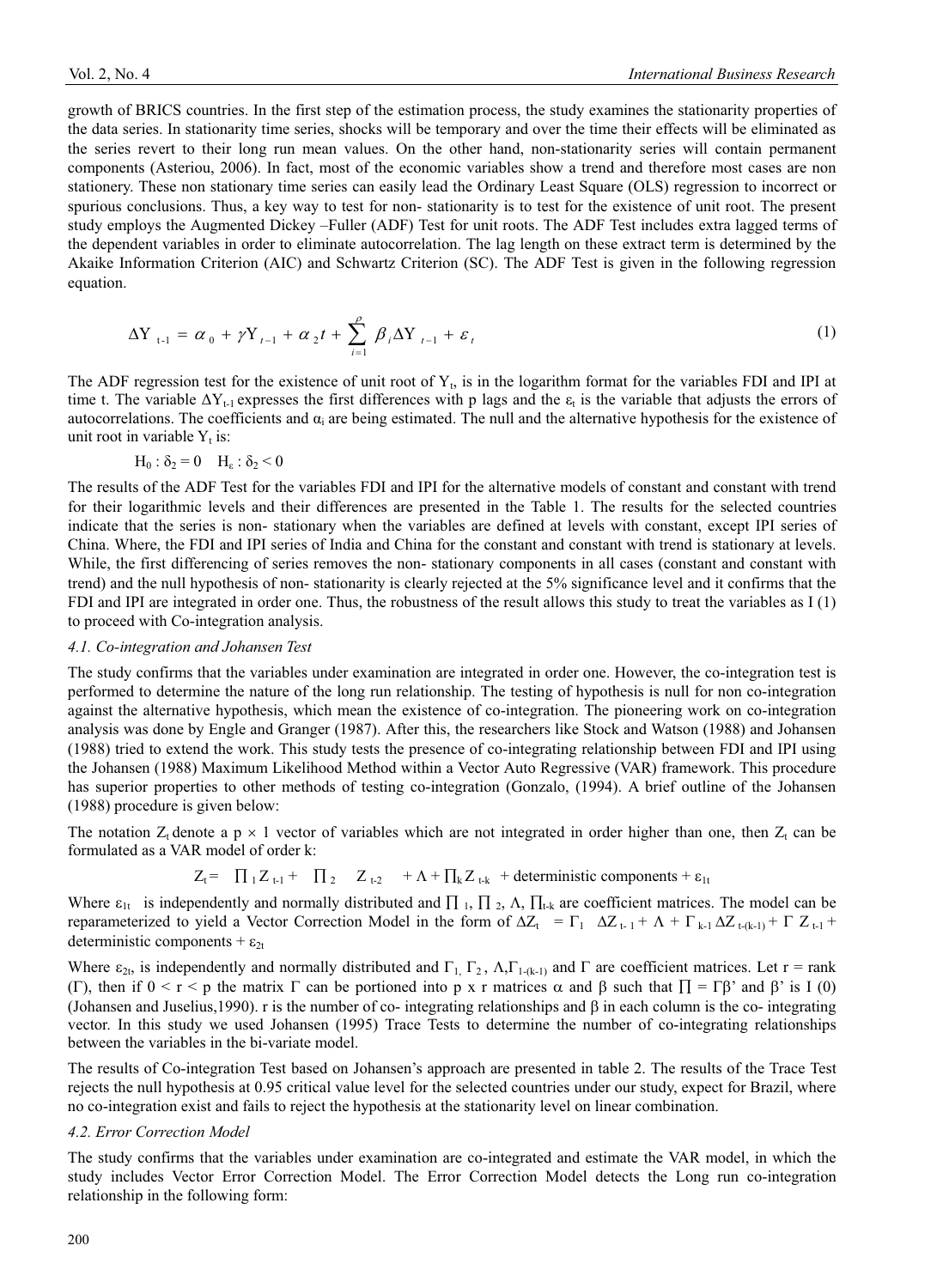$$
\Delta \gamma_t = \alpha_0 + \beta_1 \Delta \chi_t - \pi \stackrel{\wedge}{e}_{t-1} + \varepsilon_t \tag{2}
$$

This model will include both long run and short run information where  $\beta_1$  is the impact multiplier (the short run effect) and  $\pi$  is the feed back effect (adjustment effect and shows number of disequilibrium being corrected). The  $\beta_2$  in the

equation  $\hat{e}_{t-1} = \gamma_{t-1} - \hat{\hat{\beta}}_1 - \hat{\hat{\beta}}_2 \chi_{t-1}$  $-1 = \gamma_{t-1}$  $\hat{e}_{t-1} = \gamma_{t-1} - \hat{\beta}_1 - \hat{\beta}_2 \chi_{t-1}$  however includes the long run response.

The coefficient of Error Correction Model includes information about whether the past values of variables affect the current value of the variables under study. The size and statistical significance of the co-efficients of the Error Correction Model measures the tendencies of each variable to return to equilibrium. For example  $\pi$  in equation (2) is statistically significant means that y<sub>t</sub> responds to disequilibrium in its relation with erogenous variables. According to Choudry (1995), even if the co-efficients of the lagged charges of the independent variables are not statisticaly significant, Granger Causality can still exist as long as  $\pi$  is significantly different from zero. The shot run dynamics are captured through individual co-efficients of the different terms. We carefully chose the appropriate lag length of each regessor based on Schwartz criterion. The results of the Error Correction Model for FDI and IPI are presented as panel A and panel B respectively in Table 3. The Error Correction term for FDI shows a negative sign for BRICS countries and it significantly explores the existence of long run relationship for Brazil, Russia and South Africa. In the short run, growth leads FDI, for India and South Africa which exhibits bidirectional relationship. The same result was also confirmed for India by Bhatt, Sundari and Durairaj (2005). The Error Correction Model results for IPI does not explain the existence of long run relationship with FDI for BRICS countries, whereas in the short run it exhibits unidirectional relationship for India and China explaining that FDI leads Growth at lag length of one.

### **5. Summary and Conclusion**

Our study examined the causal nexus between FDI and Economic Growth of the BRICS countries using quarterly data set for Brazil from 1996 to 2007, Russia from1994 to 2007, India from 1992 to 2007, China from 1999 to 2007 and South Africa from 1999 to 2007 respectively. The study employed Industrial Production Index (IPI) as a measure of Economic Growth. The data series are checked for the stationarity using Augmented Dickey Fuller (ADF) Test and employed the Johansen Co-integration to find out the level of consistence of co-integration, where Brazil alone was co-integrated among the selected countries. However, using Vector Error Correction Model, the existence of long run relationship was traced and the test result revealed that the growth leads FDI bi-directionally for Brazil, Russia and South Africa and FDI leads growth uni-directionally for India and China respectively.

### **References**

Akaike, H. (1973). Information theory and an extension of the maximum likelihood principle. *In International Symposium on Information Theory, 2 nd, Tsahkadsor, Armenian SSR* (1973), pp. 267-281.

Asterious, D. (2006). *Applied econometrics: A modern approach using eviews and microfit,* England: Palgrave Macmillan.

Barro, R. (1990). Government spending in a small model of endogenous growth. *Journal of Political Economy*, 98, 103-25.

Bhatt, K.S., Sundari, T. & Durairaj, K. (2005). The Nexus between FDI and Economic Growth. In Kehal.H.S (Eds.), *Foreign Investment in Rapidly growing countries, (pp. 168-179). Palgrave Publishers.* 

Boswijk, H.P. & Frances, H. (1992). Dynamic specification and cointegration. *Oxford Bulletin of Economics and Statistics*, 54, 369-81.

Choudry, T. (1995). Long-run money demand function in argentina during 1935-1962: Evidence from cointegration and error correction models. *Applied Economics*, 27, 661-67.

Chow, P.C.Y. (1987). Causality between export and industrial development. *Journal of Developmental Economics*, 26, 55-63.

De Gregrio & Guidotti, P. (1995). Financial development and economic growth. *World Development*, 3, 443-448.

Dickey, D.A. & Fuller, W.A. (1979). Distribution of the estimators for autoregressive time series with unit root. *Journal of American Statistical Association*, 74, 427-431.

Dunning, H.J. & Rajeneesh, N. (1999). Foreign direct investment and governments" A catalysts for economic restructuring. *Roulledge*, London.

Engle, R.F. & Granger, C.W.J. (1987). Cointegration and error correction: representation, estimation and testing. *Econometrica*, 55, 251-76.

Johansen, S. & Juselius, K. (1990). Maximum likelihood estimation and inference on cointegration with application to the demand of money. *Oxford Bulletin of Economics and Statistics*, 52, 169-210.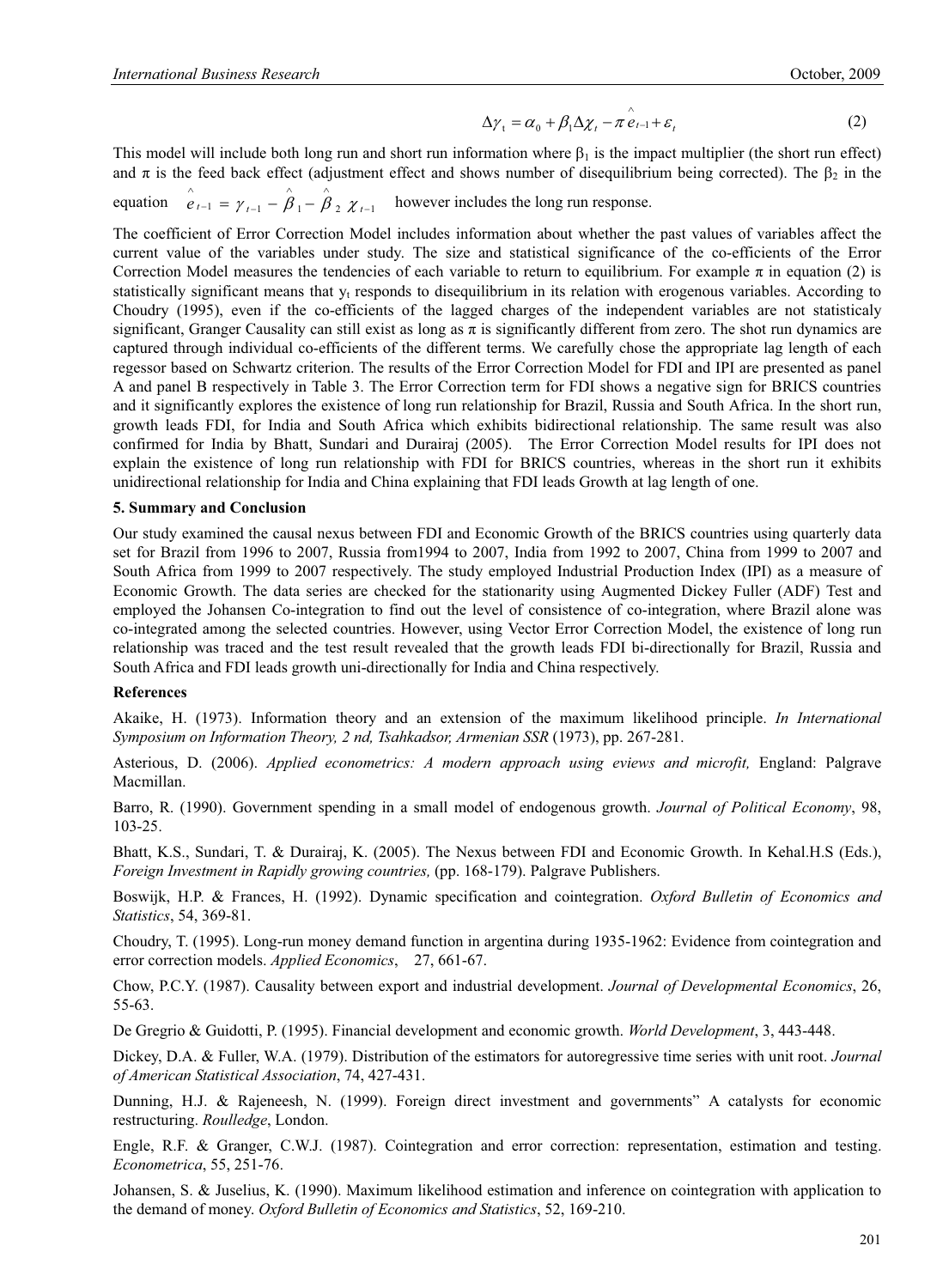Jung, W.S. & Marshall, P.J. (1985). Exports growth and causality in developing countries. *Journal of Developmental Economics*, 18, 1-12.

Liu, X., Wang, C. & Wei Y. (2001). Causal links between foreign direct investment and trade in China. *China Economic Review*, 12, 190-202.

Lucas, R. E. (1988). On the mechanics of economic development. *Journal of Monetary Economics*, 22, 3-42.

PachecoLópez, P. (2005). Foreign direct investment, exports and imports in Mexico. *World Economy*, 28 (8), 1157-1172.

Phillips, P.C.B. & Perron, P. (1988). Testing for unit root in time series regression. *Biometrica*, 75, 335-346.

Schwarz, R. (1978). Estimating the dimension of a model. *Annuals of Statistics*, 6, 461-464.

Solow, R.M. (1956). A contribution to the theory of economic growth. *Quarterly Journal of Economics*, 70, 65-94.

Stock, H James. & Watson W Mark. (1988). Variable trends in economic time-series. *Journal of Economic Perspectives*, 2 (3), 147-174.

Shujiro Urata. (1998). *Japanese foreign direct investment in Asia: Its impact on export expansion and technology acquisition of the host economies*. Waseda University and Japan Center for Economic Research.

World Investment Report. (2002). Transnational Corporation and Export Competitiveness. *UNTACD*: New York and Geneva.

Table 1.Unit Root Test

#### **Augmented Dickey Fuller Test Results**

**Foreign Direct Investment** 

|                     | Level                 |                                    | <b>Difference</b>     |                       |
|---------------------|-----------------------|------------------------------------|-----------------------|-----------------------|
| Country             | C                     | C&T                                | C                     | C&T                   |
| <b>Brazil</b>       | $-0.491$ <sup>*</sup> | $-0.491$ <sup>*</sup>              | $-1.771$ <sup>*</sup> | $-1.768$ <sup>*</sup> |
|                     | $(-4.000)$            | $(-3.960)$                         | $(-7.079)$            | (6.998)               |
| Russia              | $-0.133$              | $-0.528$                           | $-2.313"$             | $-2.315"$             |
|                     | $(-1.288)$            | $(-2.706)$                         | $(-6.421)$            | $(-6.361)$            |
| India               | $-0.102$              | $-0.257$ <sup>*</sup>              | $-1.230$ <sup>*</sup> | $-1.297$ <sup>*</sup> |
|                     | $(-3.058)$            | $(-4.114)$                         | $(-6.217)$            | $(-6.353)$            |
| China               | 0.282                 | $-0.338$                           | $-1.843$ <sup>*</sup> | $-1.855$ <sup>*</sup> |
|                     | $(-1.540)$            | $(-1.761)$                         | $(-5.567)$            | $(-5.540)$            |
| <b>South Africa</b> | $-0.224$              | $-0.567$                           | $-1.879$ <sup>*</sup> | $-1.883$ <sup>*</sup> |
|                     | $(-1.840)$            | $(-3.332)$                         | $(-6.017)$            | $(-5.988)$            |
|                     |                       | <b>Industrial Production Index</b> |                       |                       |
| <b>Brazil</b>       | $-0.0251$             | $-0.161$                           | $-0.960"$             | $-0.966$ <sup>*</sup> |
|                     | $(-0.489)$            | $(-1.445)$                         | $(-6.387)$            | $(-6.377)$            |
| <b>Russia</b>       | $-0.128$              | $-0.275$                           | $-1.086"$             | $-1.092$ <sup>*</sup> |
|                     | $(-1.753)$            | $(-2.988)$                         | $(-7.907)$            | $(-7.863)$            |
| India               | $-0.237$              | $-0.309$                           | $-1.101$ <sup>*</sup> | $-1.122$ <sup>*</sup> |
|                     | $(-2.721)$            | $(-3.446)$                         | $(-8.262)$            | $(-8.381)$            |
| China               | $-0.848"$             | $-0.892$ <sup>*</sup>              | $-1.190$ <sup>*</sup> | $-1.190$<br>金         |
|                     | $(-4.952)$            | $(-5.089)$                         | (7.020)               | $(-6.920)$            |
| <b>South Africa</b> | $-0.019$              | $-0.134$                           | $-1.184$ <sup>*</sup> | $-1.226$              |
|                     | $(-0.458)$            | $(-2.3270$                         | $(-9.878)$            | $(-10.308)$           |

Notes: a. FDI is the foreign direct investment and

b. IPI is the industrial production index

c. C is the constant C & T is the C constant and trend

d. Figures in the parenthesis are t-statistics and \*denotes significant at 5% level which is the rejection of the null hypothesis of non-stationary. A critical value at 5% level of significance for constend is -2.90 and constant and trend is -3.47.